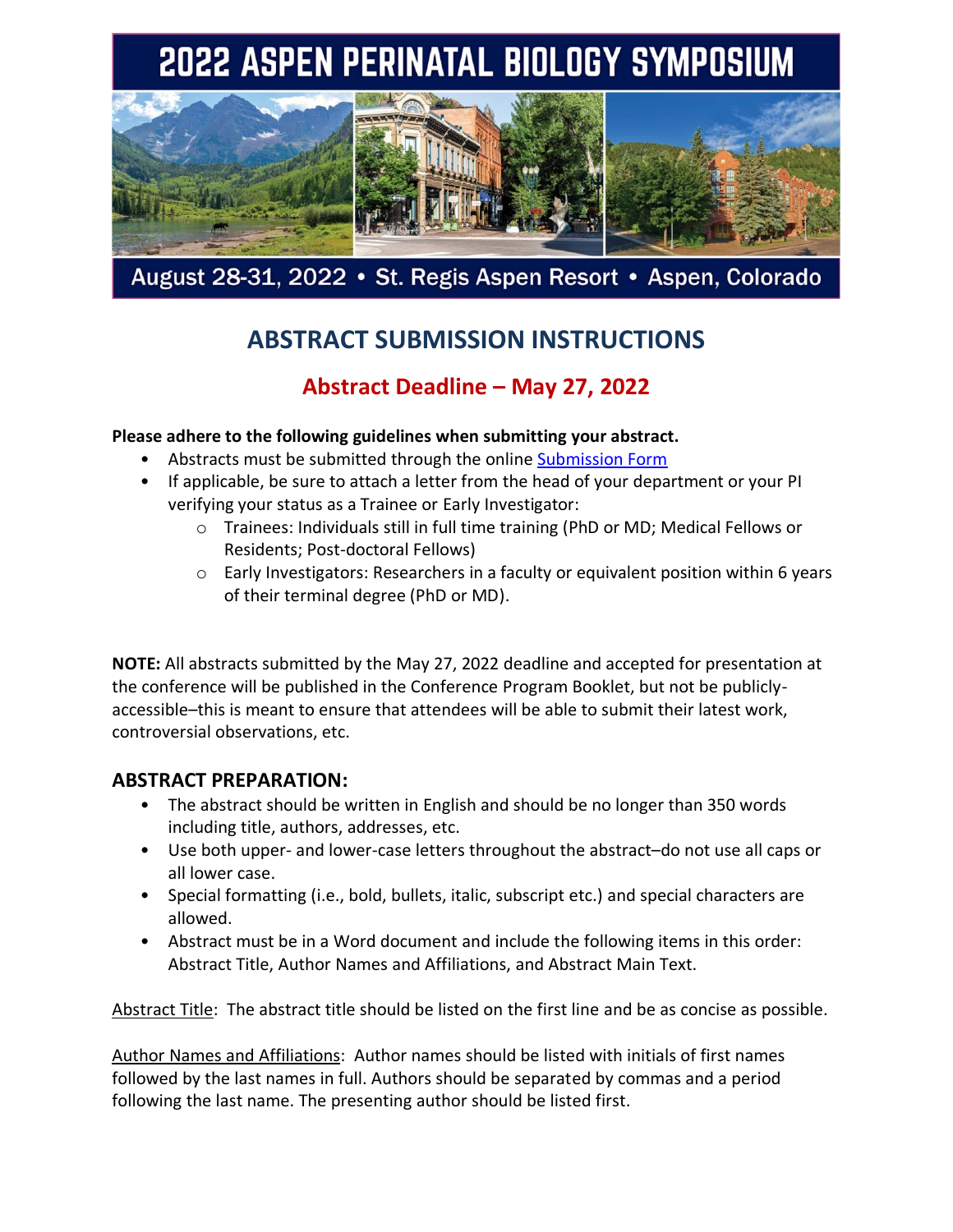Affiliations should follow the authors' names. For each affiliation list institution, city, state, and country. Full street addresses and post codes/zip codes should **not** be included.

Numbers should be used as a key to couple names with affiliations. Numbers should appear before the author names and before each affiliation.